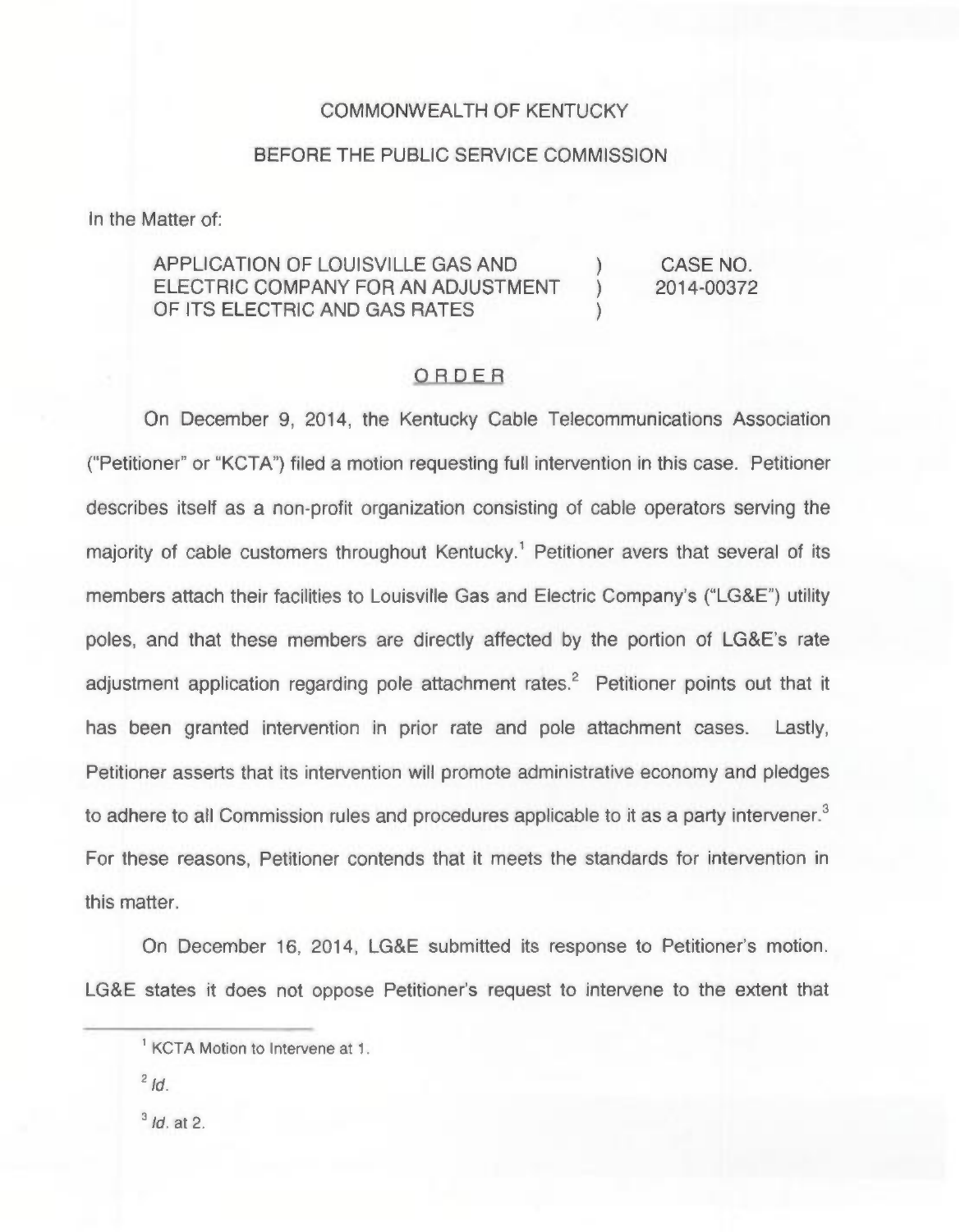Petitioner seeks to examine the reasonableness of LG&E's proposed pole attachment fees. Nonetheless, LG&E asked that Petitioner be required to identify its members who are LG&E customers and which of those members have authorized Petitioner to seek intervention on their behalf in the instant matter in order to ensure that Petitioner has standing to intervene in this matter.<sup>4</sup> Additionally, LG&E informs that it, along with its sister company, Kentucky Utilities Company ("KU"), will file a motion to dismiss Case No. 2014-00025, a separate and unrelated case involving a complaint by KCTA challenging the reasonableness of LG&E's and KU's present pole attachment charge, in the event Petitioner is granted intervention in the instant matter.<sup>5</sup>

Petitioner filed a reply in support of its motion to intervene on December 22, 2014. In its reply, Petitioner states that it is seeking intervention on behalf of Time Warner Cable, which has attachments to LG&E's poles. KCTA also states that it will file a timely response to LG&E's motion to dismiss in Case No. 2014-00025 in the complaint proceeding.<sup>6</sup>

Having reviewed the pleadings and being otherwise sufficiently advised, the Commission finds that KCTA's intervention is likely to present issues and develop facts that will assist the Commission in considering this matter without unduly complicating or disrupting the proceedings. The Commission further finds that Petitioner should be granted full rights of a party in this proceeding. Lastly, we note that the motion to

<sup>&#</sup>x27;G&E's Response to KCTA's Motion to Intervene at 1-2.

<sup>&</sup>lt;sup>5</sup> Id. at 2; Case No. 2014-00025, Kentucky Cable Telecommunications Association v. Louisville Gas and Electric Company and Kentucky Utilities Company (Ky. PSC filed Jan. 24, 2014).

<sup>&</sup>lt;sup>6</sup> KCTA's Reply in Support of Its Motion to Intervene at 1.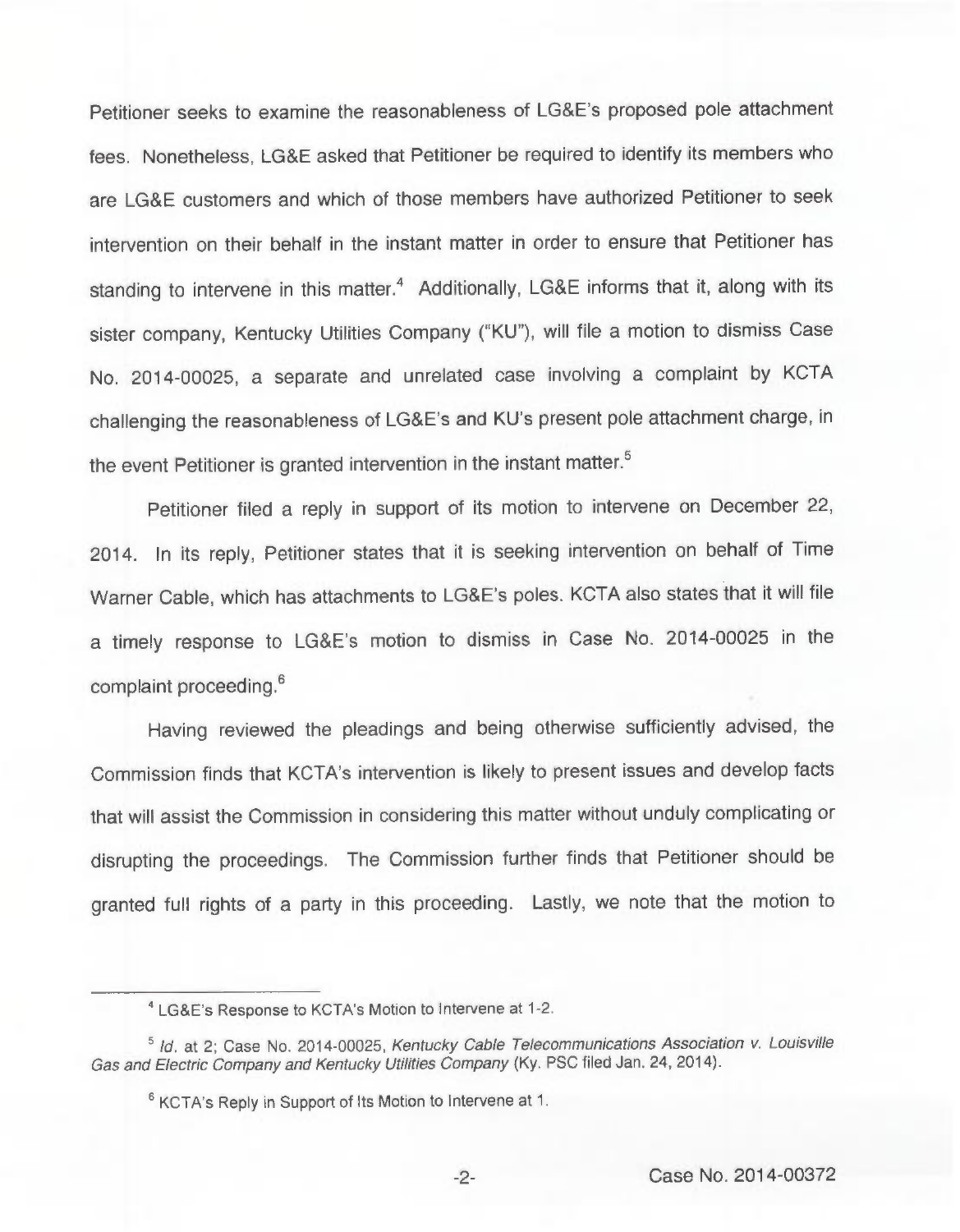dismiss filed by LG&E and KU in Case No. 2014-00025 will be adjudicated in that proceeding and not in the instant matter.

IT IS HEREBY ORDERED that:

1. KCTA's motion to intervene is granted.

2. KCTA shall be entitled to the full rights of a party and shall be served with the Commission's Orders after the date of this Order.

3. KCTA shall comply with all provisions of 807 KAR 5:001, Section 8, related to the service and electronic filing of documents.

4. KCTA shall adhere to the procedural schedule set forth in the Commission's December 12, 2014 Order and as amended by subsequent Orders.

By the Commission



**ATTEST** Executive Director

Case No. 2014-00372